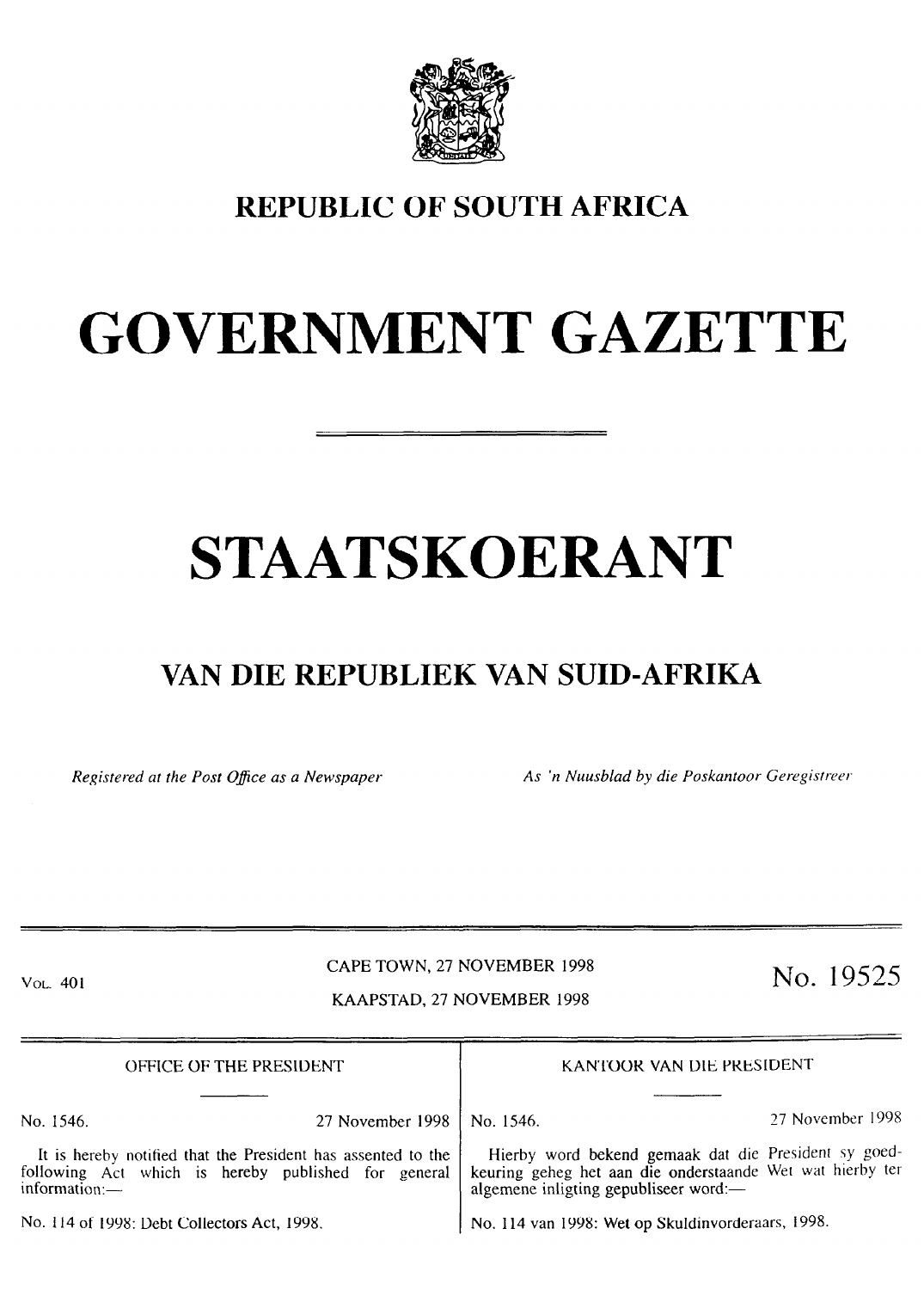**ACI No. 114, 1998 DEBT COL.I.ECTOKS ACT. 1998** 

#### GENERAL EXPLANATORY NOTE:

**Words underlined with a solid** line indicate insertions in existing enactments.

*(English text signed by the President.) (Assented to 19 November 1998.)* 

## **ACT**

**To provide for the establishment of a council, known as the Council for Debt Collectors; to provide for the exercise of control over the occupation of debt collector; to amend the Magistrates' Courts Act, 1944, so as to legalise the recovery of fees or remuneration by registered debt collectors; and to provide for matters connected therewith.** 

**B** E **IT ENACTED** by the Parliament of the Republic of South Africa as  $follows:$ 

#### **Definitions**

1. In this Act, unless the context otherwise indicates-

"Council" means the Council for Debt Collectors established by section 2; "debt collector" means5

- (a) a person, other than an attorney or his or her employee or a party to a factoring arrangement, who for reward collects debts owed to another on the latter's behalf;
- (b) a person who, other than a party to a factoring arrangement, in the course of  $\,10$ his or her regular business, for reward takes over debts referred to in paragraph (a) in order to collect them for his or her own benefit;
- $(c)$  a person who, as an agent or employee of a person referred to in paragraph (a) or (b) collects the debts on behalf of such person, excluding an employee whose duties are purely administrative, clerical or otherwise subservient to 15 the actual occupation of debt collector;

"Director-General" means the Director-General of the Department of Justice; "factoring arrangement" means an arrangement between a creditor and a financier in terms of which the creditor, in exchange for funding, either sells or offers as security, claims against his or her debtors: Provided that such claims are not bad or 20 doubtful at the time they are so sold or offered as security: Provided further that no overdue debt or a claim for which a demand has been made, is part of such a factorig arrangement;

"Minister" means the Minister of Justice;

"person" includes a juristic person;

- "prescribe" means to prescribe by regulation;
- "this Act" includes any regulation or norice made or issued under this Act.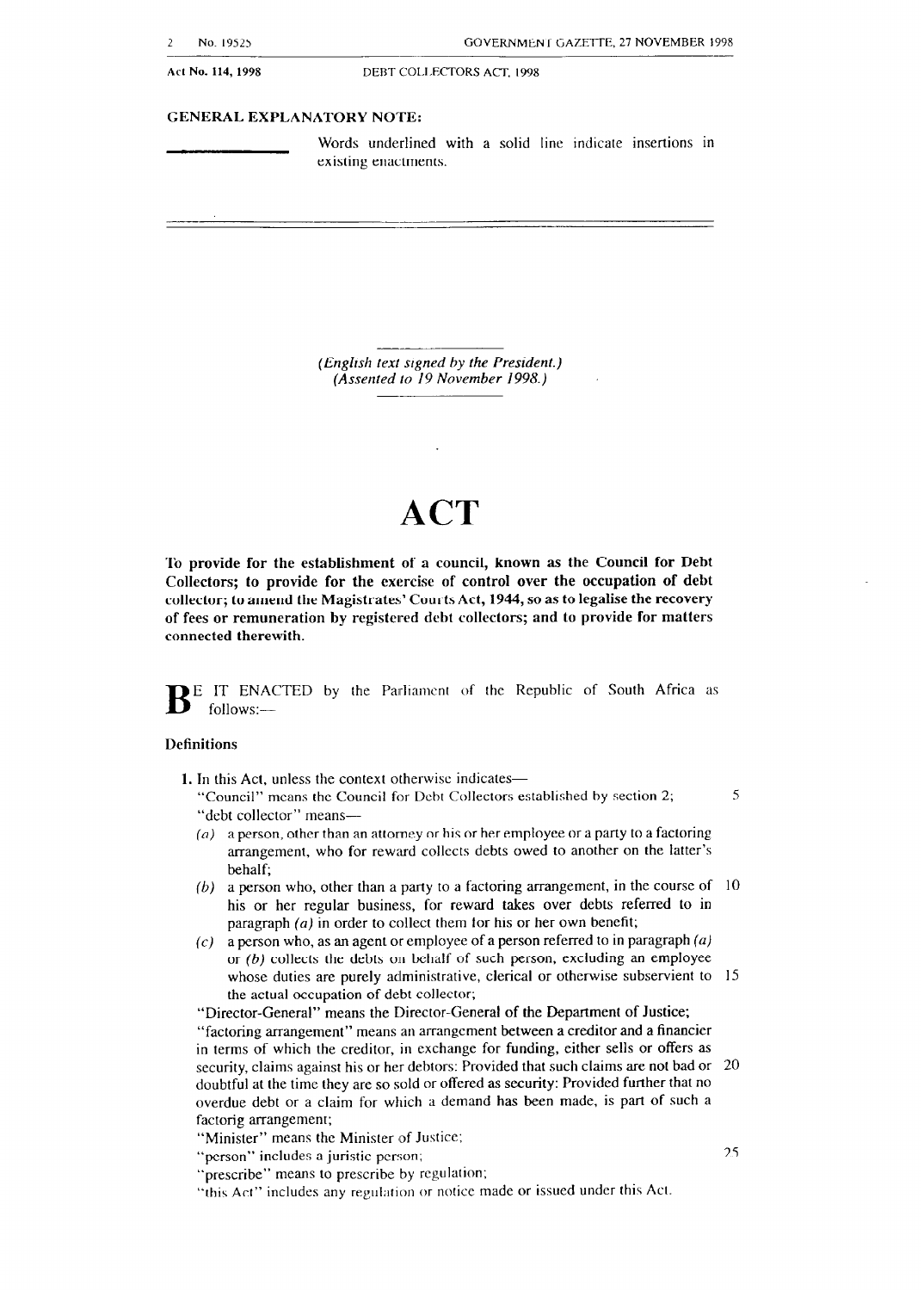#### **Establishment and objects of Council for Debt Collectors**

**2. (1)** There is hereby established a juristic person to be known as the Council for Debt Collectors.

(2) The objects of the Council are to exercise control over the occupation of debt collector.

Composition **of Council** 

**3.** ( 1) The Council shall consist of not more than 10 members appointed by the Minister.

- (2) The Minister shall appoint as members of the Council-
	- (*a*) as chairperson, any fit and proper person with a suitable degree of skill and 10 experience in the administration of civil law matters;
	- $(b)$  as members-
		- (i) a magistrate
		- (ii) an attorney nominated by a representative body or bodies;
		- (iii) at least two but not more than four debt collectors, two of whom shall be 15 appointed after consultation with organisations representing debt collectors, who are natural persons and who have exercised the occupation of debt collector for at least three years;
		- (iv) two persons who, in the Minister's opinion, are fit and proper persons to serve on the Council; and
		- (v) one person from nominations submitted by institutions representing consumer interests and who, in the opinion of the Minister, is a fit and proper person to serve on the Council.

(3) The Council shall from time to time elect from among its members a vice-chairperson, who shall in the absence of the chairperson have all the powers **and**  25 duties of the chairperson, and if neither the chairperson nor the vice-chairperson is present at a meeting of the Council, the members present shall elect a person from their own ranks to preside at that meeting.

(4) A member of the Council shall hold office for a term, not exceeding three years, determined by the Minister at the time of the member's appointment: Provided that the Minister may withdraw an appointment of a member at any time and, provided further, that a member may be reappointed at the expiration of his or her term of office. 30

 $(5)$  No person shall be appointed as a member of the Council if he or she-

- $(a)$  is an unrehabilitated insolvent;
- fails to comply or is not capable of fully complying with a judgment or order, 35 including an order for costs, given against him or her by a court of law in a civil case;
- $(c)$  in the preceeding 10 years has been convicted of an offence of which violence, dishonesty, extortion or intimidation is an element; or

 $(d)$  does not permanently reside in the Republic.

(6) A member of the Council shall vacate his or her office if he or she-

- *(a)* becomes subject to a disqualification contemplated in subsection (5);
- $(b)$  becomes of unsound mind;
- (c) in the case of a member appointed in terms of subsection  $(2)(b)(iii)$ , ceases to be a debt collector;
- (d) is absent without the leave of the chairperson for more than two consecutive meetings of the Council; or
- $(e)$  in the case of a member who is a debt collector, has been found guilty in terms of section 15 of improper conduct.

#### **Meetings of Council**

4. (1) The Council shall meet for the first time at the time and place determined by the chairperson and thereafter at least three times in every financial year at the times and places determined by the chairperson or, in his or her absence, the vice-chairperson.

(2) The quorum for a meeting of the Council shall be a majority of its members.

(3) The decision of a majority of the members of the Council present at a meeting of 55 the Council shall, subject to subsection (2) and section 16(3), be a decision of the

40

5

20

45

50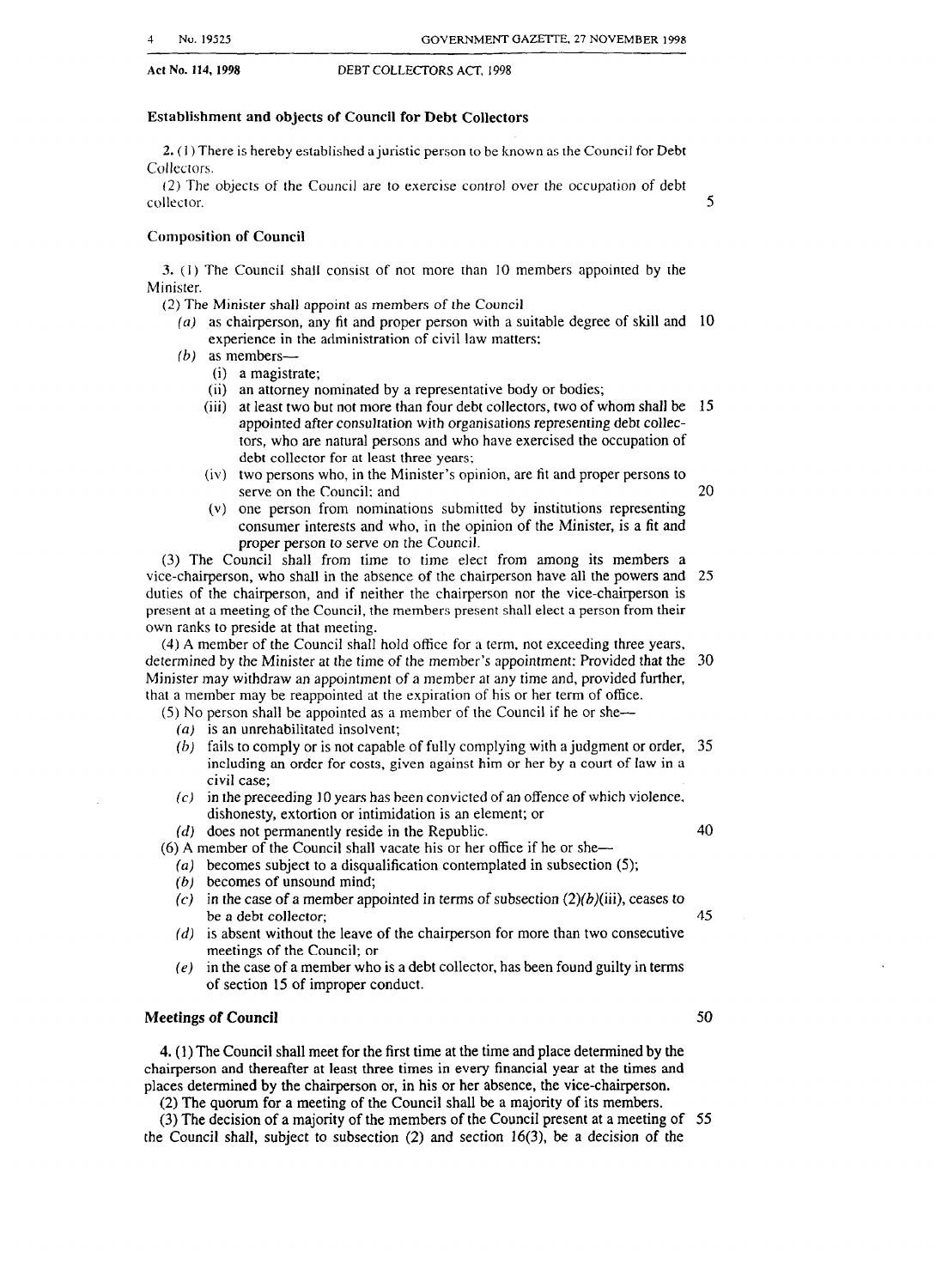Council and, in the event of an equality of votes on any matter, the person presiding at the meeting concerned shall have a casting vote in addition to his or her deliberative vote.

#### **Executive committee**

5. (1) The Council may appoint three of its members as an executive committee of the 5 Council which shall, subject to the provisions of subsection (2) and the directions of the Council, be competent during the periods between meetings of the Council to perform or exercise all the powers and functions of the Council: Provided that the majority of the members of the executive committee shall be members of the Council other than those appointed in terms of section  $3(2)(b)(iii)$ . 10

- (2) The executive committee shall not be competent-
	- (a) except in so far as the Council may otherwise direct, to set aside or vary a decision of the Council; or
	- (b) to exercise the power referred to in section  $15(3)(a)$ .

(3) Any act performed or decision taken by the executive committee shall be valid in 15 so far as it is not varied or set aside by the Council.

#### **Remuneration and allowances of members of Council** '

**6.** Out of the funds of the Council-

- (a) such remuneration shall be paid to a member of the Council who is not in the full-time employ of the State; and 20
- (b) such allowances for travelling and subsistence expenses incurred by a member of the Council, shall be paid to him or her in the performance of his or her functions as such a member,

as may be determined by the Minister from time to time generally or in any particular case.

#### **Appointment of personnel**

**7.** The Council may appoint such personnel as it may deem necessary for the efficient performance of its functions and management of its administration and may determine the remuneration and conditions of service of such personnel.

#### Persons **prohibited from performance of certain acts**

8. (1) As from a date fixed by the Minister in the *Gazette,* no person, excluding an attorney or an employee of an attorney, shall act as a debt collector unless he or she is registered as a debt collector in terms of this Act and, in the case of a company or close corporation carrying on business as a debt collector, unless, in addition to the company or close corporation itself, every director of the company and member of the close corporation and every officer of such company or close corporation, not being himself or herself a director or member but who is concerned with debt collecting, as the case may be, is registered as a debt collector. 35

(2) A notice under subsection (1) shall be published at least 180 days before the date referred to therein.

(3) Any agreement concluded between a debt collector and his or her client or between a debt collector and his or her employee either before or after the date referred to in subsection (1) which is incompatible with the prohibition contained in that subsection **shall be invalid to the extent of such incompatibility.** 

#### **Application for registration as debt collector**

**9.** (1) An application for registration as a debt collector shall he lodged with the Council on the prescribed form and shall be accompanied by the prescribed application fee.

(2) A person who applies for registration as a debt collector in terms of subsection (1). shall furnish such additional particulars in respect of his or her application as may be 50 determined by the Council.

(3) If the Council is of the opinion that the provisions of this Act have been complied with in respect of an application referred to in subsection (1). it shall, subject to the provisions of section 10, grant the application and register the applicant as a debt collector.

25

40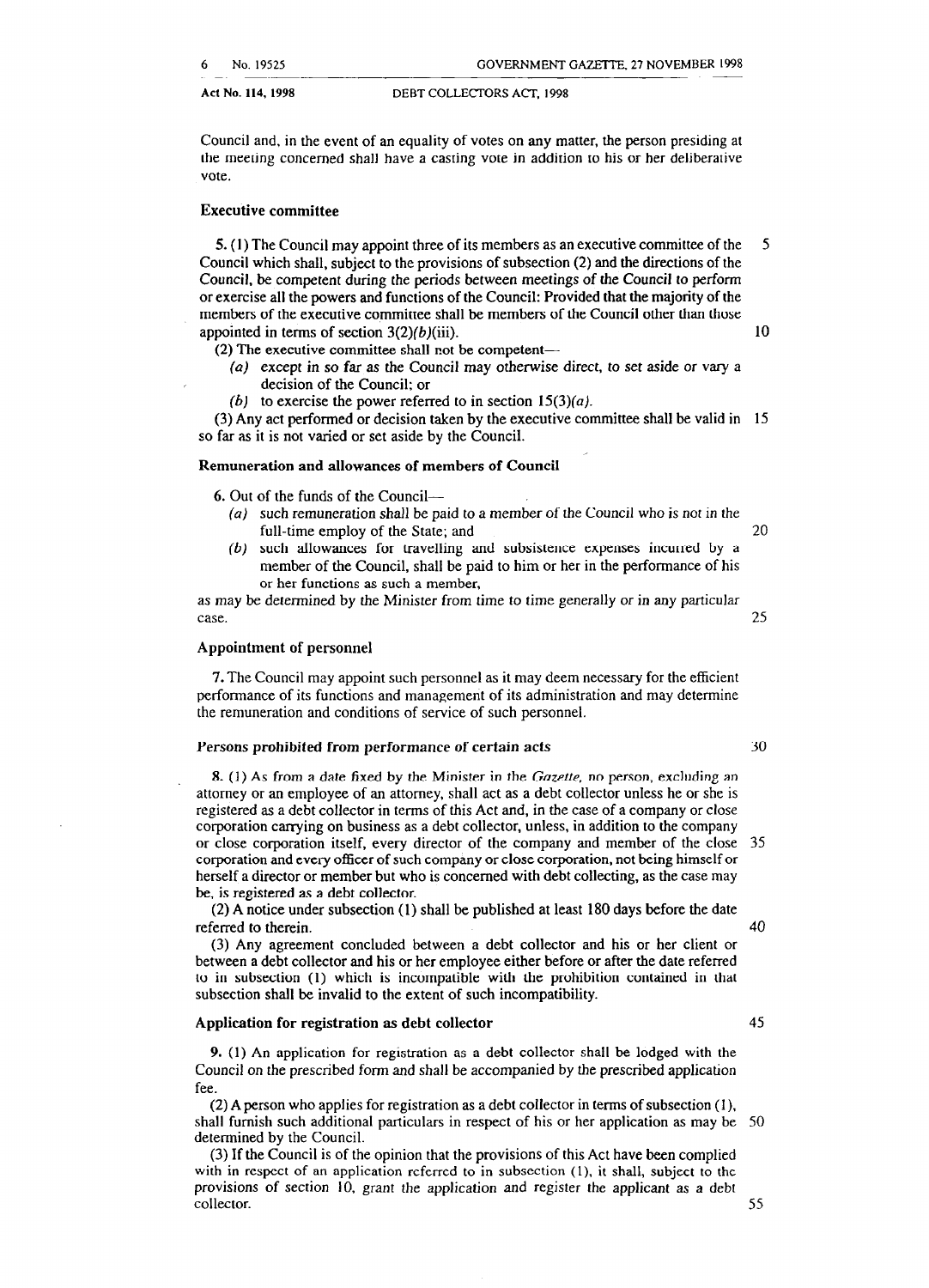#### **Disqualifications**

**10.** (1) No person shall be competent to be registered as a debt collector-

- $(a)$  in the case of a natural person, if-
	- (i) subject to subsection (2), in the preceding 10 years he or she has been convicted of an offence of which violence, dishonesty, extortion or 5 intimidation is an element;
	- (ii) he or she has been found guilty in terms of section 18 of improper conduct;
	- (iii) he or she is of unsound mind and has been so declared or certified by a competent authority; 10
	- (iv) he or she is under the age of 18 years; or
	- (v) he or she is an unrehabilitated insolvent; or
- (6) in the case of a company or close corporation, if a director of the company or a member of the close corporation is in terms of paragraph (a) not competent to be registered as a debt collector. 15

 $(2)$  (a) Any person who is not competent to be registered as a debt collector on account of having been convicted of an offence referred to in subsection  $(1)(a)(i)$ , may in the prescribed manner apply to the Minister to be exempted from the disqualification contemplated in that subsection on the grounds that the circumstances relating to the commission of that offence were of such a nature that the relevant conviction should not 20 disqualify the applicant from exercising the occupation of debt collector.

*(b)* Upon receipt of an application referred to in paragraph (a), the Minister shall cause-

- (i) such application to be published in the *Gazette;* and
- (ii) such investigation to be conducted into the matter as he or she deems 25 appropriate.

 $(c)$  If the Minister is satisfied that the circumstances relating to the relevant offence is of such a nature that it is not likely to affect the suitability of the applicant to exercise the occupation of debt collector, the Minister may, after consultation with the Council, direct that the applicant shall not on account of the relevant conviction be disqualified 30 from registering as a debt collector.

#### **Certificate of registration**

**11.** The Council shall issue to every person registered as a debt collector, a certificate of registration on the prescribed form.

#### **Register 35**

**12.** (1) The Council shall keep a register of the names and prescribed particulars of every debt collector whose application for registration under section 9(3) has been approved, or whose registration has been withdrawn or disapproved.

(2) The register contemplated in subsection (1) shall-

- be published in the *Gazette* annually; 40
- $(b)$  be updated every second month by the Council;
- $(c)$  be available for inspection by the public at the prescribed places and times; and
- be submitted to Parliament within 14 days after the publication thereof in the  $(d)$ *Gazette.* 45

#### **Payment of subscription fees**

**13.** (1) Every person registered as a debt collector shall pay to the Council the prescribed fees.

(2) If a debt collector fails to comply with the provisions of subsection (l), the Council may suspend his or her registration as a debt collector until the amount owed by 50 him or her is received by the Council: Provided that if the relevant amount is not paid within three months of the date of suspension of the registration of the debt collector concerned, the Council may withdraw the registration.

(3) Section 16(2) and (3) shall, with the necessary changes, apply to the withdrawal of the registration of a debt collector under subsection (2). 55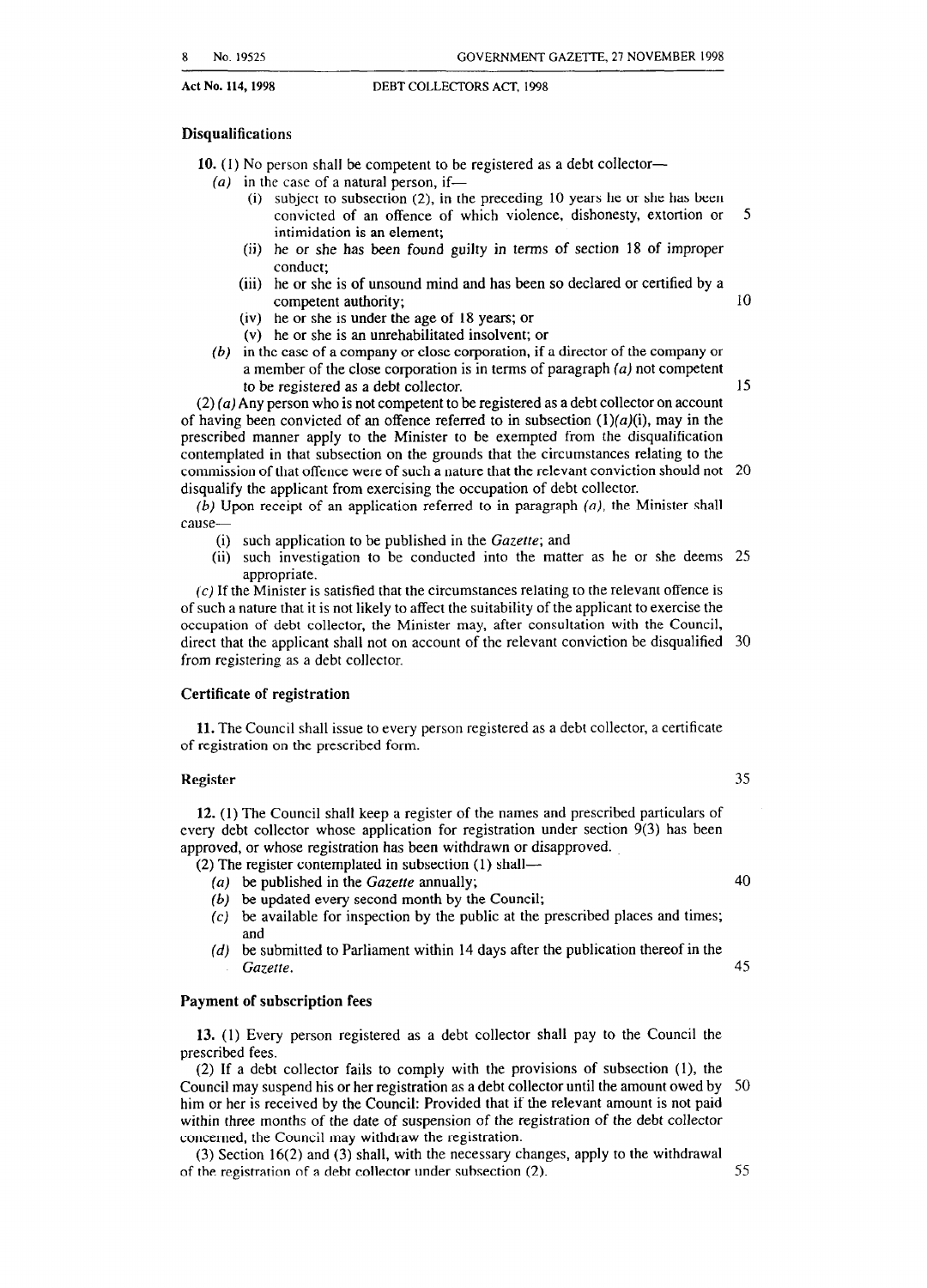#### **Code of conduct**

**14.** (1) (a) The Council shall, subject to the approval of the Minister, adopt a code of conduct for debt collectors and shall publish such code in the Gazette.

 $(b)$  The code of conduct, and any amendment thereof, shall be submitted to Parliament within 14 days after publication thereof in the *Gazefre. 5* 

(2) The Council may, subject to the approval of the Minister, amend or repeal the code of conduct adopted by it: Provided that such code shall not be wholly repealed by it, unless it is simultaneously replaced by a new code of conduct for debt collectors so adopted and approved by the Minister and, provided further, that the Council shall publish any such amendment, repeal or replacement **in the** *Gazette. 10* 

(3) The code of conduct drawn up or adopted by the Council and published in the Gazette shall be binding on all debt collectors.

#### Improper **conduct by debt collectors**

**15. (** 1) A debt collector may be found guilty by the Council of improper conduct if he or she, or a person for whom he or she is vicariously liable--

- $(a)$  uses force or threatens to use force against a debtor or any other person with whom the debtor has family ties or a familial or personal relationship;
- $(b)$  acts towards a debtor or any other person with whom the debtor has family ties or a familial or personal relationship, in an excessive or intimidating manner;
- $(c)$  makes use of fraudulent or misleading representations, including— $10$ (i) the simulation of legal procedures;
	- (ii) the use of simulated official or legal documents;
	- (iii) representation as a police officer, sheriff, officer of court or any similar person; or
	- (iv) the making of unjustified threats to enforce rights; 25
- (d) is convicted of an offence of which violence, dishonesty, extortion or intimidation is an element;
- $(e)$  spreads or threatens to spread false information concerning the creditworth ness of a debtor;
- $(f)$ contravenes or fails to comply with a provision of the code of conduct 30 contemplated in section 14;
- (g) contravenes or fails to comply with any provision of this Act; or
- $(h)$  behaves or acts in any manner amounting to conduct, other than that mentioned in paragraphs (a), (b), (c), (d), (e), (f) or (g), which is improper in terms of a regulation. 35

(2) The Council may in the prescribed manner investigate an allegation of improper conduct by a debt collector submitted to it in the prescribed manner or have it investigated in the prescribed manner by a committee of members of the Council or by a person or persons nominated by it: Provided that a debt collector whose conduct is being investigated shall be afforded the opportunity, either in person or through a legal 40 representative, of refuting any allegations made against him or her.

(3) If the Council finds a debt collector guilty of improper conduct, the Council may-

- ( $a$ ) withdraw his or her registration as a debt collector
- (b) suspend his or her registration for a specified period or pending the fulfilment  $\,$  45 of a condition or conditions;
- $(c)$  impose on him or her a fine not exceeding the prescribed amount, which fine shall be payable to the Council;
- (d) reprimand him or her;
- (e) recover from him or her the costs incurred by the Council in connection with 50 the investigation;
- $(f)$ order him or her to reimburse any person who the Council is satisfied has been prejudiced by the conduct of such debt collector and to furnish the Council within a specified period with proof of such reimbursement; or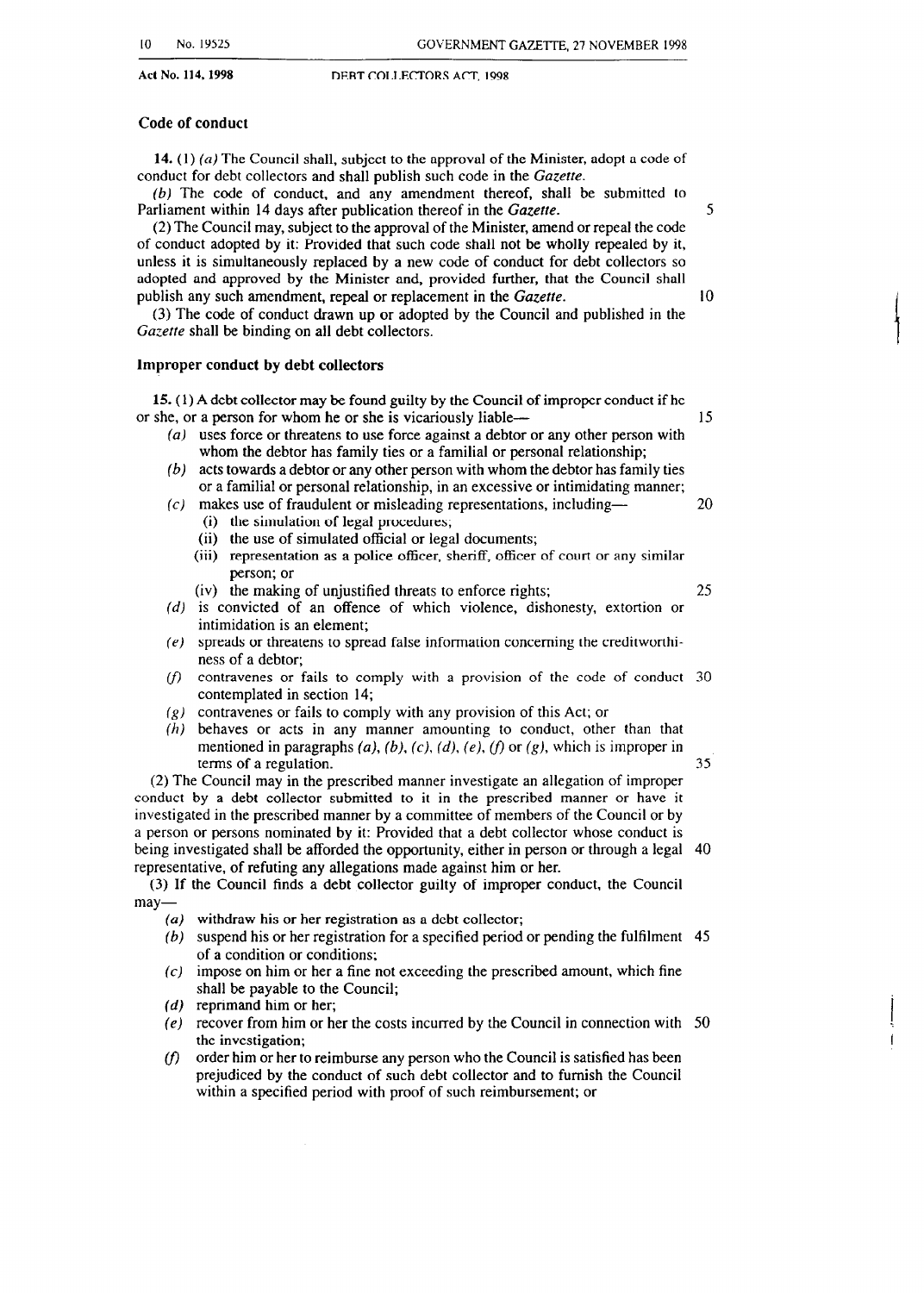(g) combine any of the penalties under this subsection.

(4) Any penalty imposed on a debt collector in terms of subsection  $(3)(a)$ ,  $(b)$ ,  $(c)$  or  $(g)$  may be suspended, either wholly or partially, by the Council on such conditions as the Council deems appropriate.

(5) The Council may in its discretion assign any of the powers conferred on it under this section, except a power referred to in subsection  $(3)(a)$ , to a committee nominated by it in terms of subsection (2), and may rescind or vary a decision of such a committee. 5

### **Withdrawal of registration by Council**

16. (1) The Council may withdraw the registration of a debt collector-

- (a) if it appears that in his or her application for registration the applicant has 10 given information that is false in a material respect;
- (b) if at any time after his or her registration-
	- (i) he or she is convicted of an offence of which violence, dishonesty, extortion or intimidation is an element;
	- (ii) he or she is found guilty in terms of section 15 of improper conduct; 15
	- (iii) he or she becomes of unsound mind and is so declared or certified by a competent authority; or
	- (iv) he or she becomes insolvent; or
- $(c)$  in the case of a debt collector who is a company or close corporation, if the registration of a director of the company or a member of the close corporation *20*  or an officer of the company or close corporation, not being himself or herself a director or member, as the case may be, is withdrawn in terms of paragraph  $(b)$ .

**(2)** The Council shall not withdraw the registration of a debt collector unless he or she, either in person or through a legal representative, has been given the opportunity to be *25*  heard.

(3) The Council shall give written notice to a debt collector of the withdrawal of his or her registration.

#### **Withdrawal of registration by court**

**17.** (1) If there are grounds other than those mentioned in section 13(2) or 16 *30*  justifying the withdrawal of the registration concerned, the Council or any person with a material interest in the matter may by way of application on notice of motion apply to a court for an order withdrawing the registration of a debt collector.

(2) Any High Court within whose area of jurisdiction the debt collector concerned is resident, employed or carrying on business, shall have jurisdiction in respect of an *35*  application in terms of subsection (1).

#### Return of certificates of registration on withdrawal of registration

18. Whenever the registration of a debt collector is withdrawn under section 13(2), 16 or 17, the debt collector shall forthwith return to the Council the certificate of registration issued to him or her under section 11.

*40* 

*50* 

#### Recovery **of money**

**19.** (1) A debt collector shall not recover from a debtor any amount other than-

- (a) the capital amount of a debt due and interest legally due and payable thereon for the period during which the capital amount remains unpaid; and
- *(b)* necessary expenses and fees prescribed by the Minister in the *Gazette* after *45*  consultation with the Council.

(2) Upon request by a debtor and against payment of any prescribed fee, the clerk of a magistrate's court or a costs committee of a provincial law society may tax or assess any account or statement of costs, interest and payments claimed to be owed by a debtor to a debt collector or his or her client.

(3) The provisions of subsection (2) shall not be construed as preventing the taxation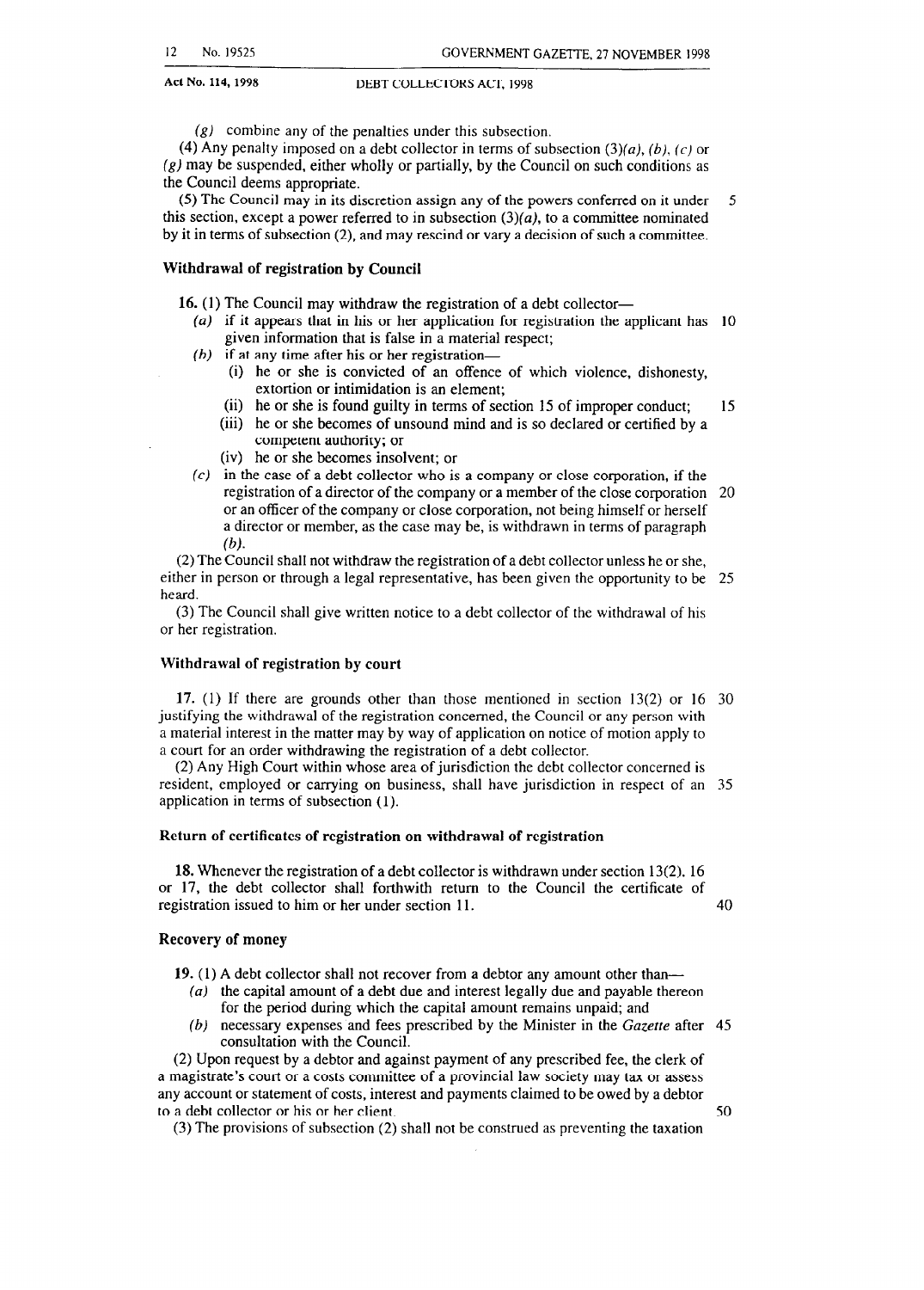or assessment of any further account or statement of costs reflecting further amounts which become payable by the debtor to the debt collector or his or her client and which arise from the same cause of debt as that from which amounts reflected in an already taxed or assessed account or statement of costs arose.

(4) A debt collector shall deliver to a debtor, upon request and against payment of a prescribed fee, a settlement account containing a complete exposition of all debits and credits in connection with a specific collection: Provided that a debtor shall be entitled to request a settlement account free of charge once in every six months.

#### Trust accounts

20. (1) Every debt collector who practises for his or her or its own account, shall open 10 and maintain a separate trust account at a bank as defined in the Banks Act, 1990 (Act No. 94 of 1990), and shall deposit therein as soon as is possible after receipt thereof the money received or held by him or her on behalf of any person.

(2) The money deposited in terms of subsection (1) shall, together with the interest as determined under subsection (3), be paid within a reasonable or agreed time to the 15 person on whose behalf the money is received or held: Provided that a settlement account, containing a complete exposition of all credits and debits reflected in the said account shall be delivered to that person at least once a month.

(3) All interest, if any, on money deposited in terms of subsection (1) shall be paid, as prescribed, to the person on whose behalf the money was deposited. 20

(4) A debt collector shall keep proper accounting records in respect of all money received, held or paid by him or her on behalf of or to any other person.

(5) The Council may itself or through its nominee at its own cost examine the accounting records of a debt collector in order to satisfy itself that subsections (l), (2), (3) and (4) are complied with and, if during such an examination it is found that the debt 25 collector has not complied with those provisions, the Council may update the accounting records of such debt collector and may recover the costs of the examination and, where applicable, such updating from that debt collector.

#### Auditing

21. (1) The accounting records and annual financial statements of the Council shall be 30 audited annually by a person appointed by the Council for such purpose.

(2) No person shall be appointed under subsection (1) unless he or she is registered as an accountant and auditor in terms of the Public Accountants' and Auditors' Act, 195 1 (Act No. 51 of 1951), and is engaged in public practice.

#### Financial year 35

22. The financial year of the Council shall be a year terminating on the last day of February.

#### Regulations

23. (1) The Minister may, after consultation with the Council, make regulations-

- (a) regarding any matter required or permitted to be prescribed in terms of this 40 Act;
	- (6) regarding generally, all matters which are reasonably necessary or expedient to be prescribed in order to achieve the objects of this Act.

(2) Without prejudice to the generality of the provisions of subsection (l), the Minister may, after consultation with the Council, make regulations—  $35$ 

- (a) prescribing the fees payable by a debt collector to the Council in terms of section 13(1), and the periods within which such fees are payable;
- *(b)* prescribing the circumstances under which a debt collector shall not be bound to pay an amount referred to in section  $13(1)$ ; and (c) regarding the training of debt collectors. 50
- (3) Any regulation made under subsection (1) may provide that any person who

5